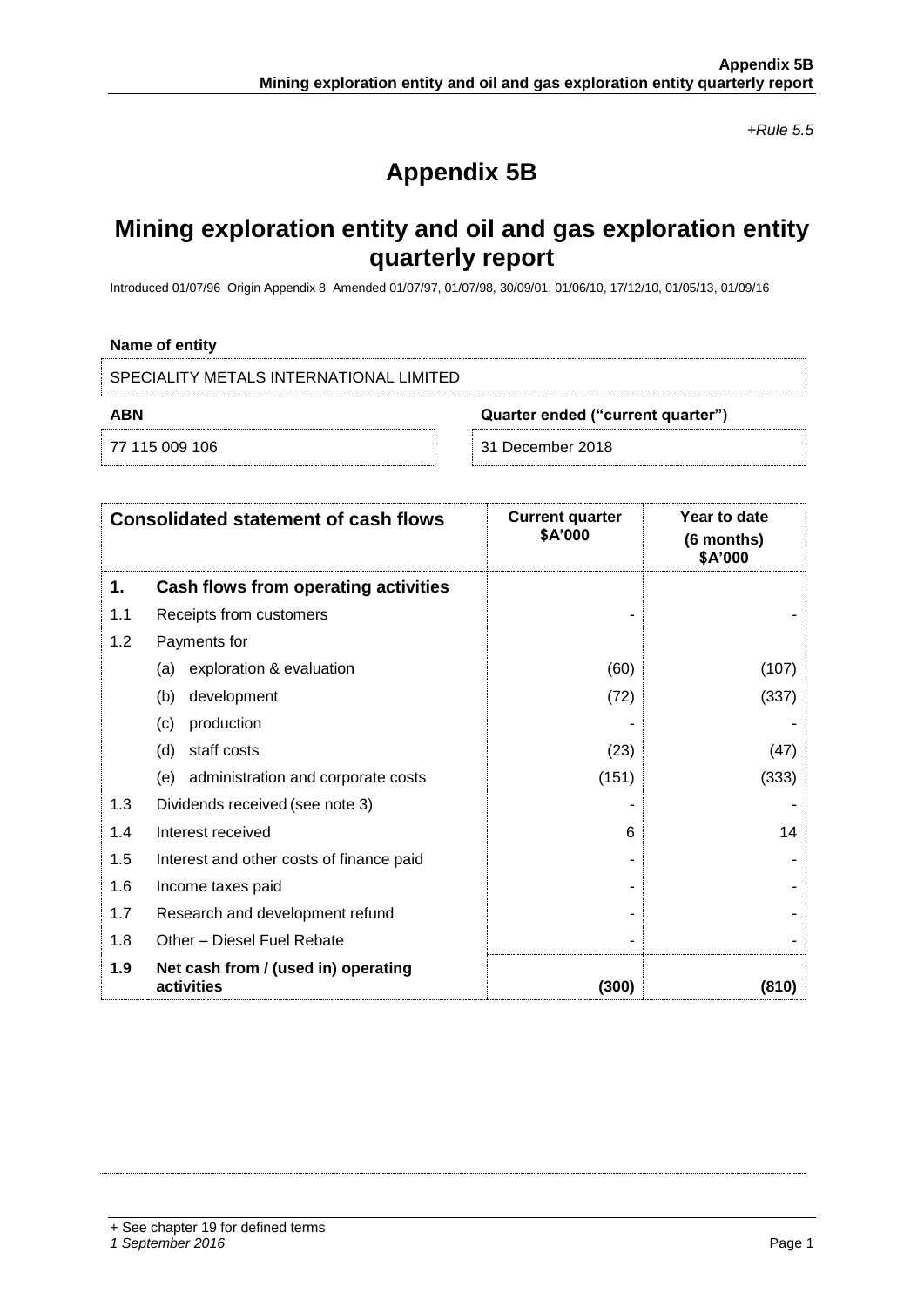|                                                                               | <b>Appendix 5B</b> |
|-------------------------------------------------------------------------------|--------------------|
| Mining exploration entity and oil and gas exploration entity quarterly report |                    |

|     | <b>Consolidated statement of cash flows</b>       | <b>Current quarter</b><br>\$A'000 | Year to date<br>(6 months)<br>\$A'000 |
|-----|---------------------------------------------------|-----------------------------------|---------------------------------------|
| 2.  | Cash flows from investing activities              |                                   |                                       |
| 2.1 | Payments to acquire:                              |                                   |                                       |
|     | property, plant and equipment<br>(a)              | (3)                               | (3)                                   |
|     | tenements (see item 10)<br>(b)                    |                                   |                                       |
|     | (c)<br>investments                                |                                   |                                       |
|     | (d)<br>other non-current assets                   |                                   |                                       |
| 2.2 | Proceeds from the disposal of:                    |                                   |                                       |
|     | property, plant and equipment<br>(a)              |                                   |                                       |
|     | tenements (see item 10)<br>(b)                    |                                   |                                       |
|     | investments<br>(c)                                |                                   |                                       |
|     | (d)<br>other non-current assets                   |                                   |                                       |
| 2.3 | Cash flows from loans to other entities           |                                   |                                       |
| 2.4 | Dividends received (see note 3)                   |                                   |                                       |
| 2.5 | Other - Deposit refunded                          |                                   | 670                                   |
| 2.6 | Net cash from / (used in) investing<br>activities | (3)                               | 667                                   |

| 3.   | Cash flows from financing activities                                           |     |
|------|--------------------------------------------------------------------------------|-----|
| 3.1  | Proceeds from issues of shares                                                 |     |
| 3.2  | Proceeds from issue of convertible notes                                       |     |
| 3.3  | Proceeds from exercise of share options                                        |     |
| 3.4  | Transaction costs related to issues of shares,<br>convertible notes or options | (6) |
| 3.5  | Proceeds from borrowings                                                       |     |
| 3.6  | Repayment of borrowings                                                        |     |
| 3.7  | Transaction costs related to loans and<br>borrowings                           |     |
| 3.8  | Dividends paid                                                                 |     |
| 3.9  | Other (provide details if material)                                            |     |
| 3.10 | Net cash from / (used in) financing<br>activities                              | (6) |

|     | Net increase / (decrease) in cash and<br>cash equivalents for the period |       |       |
|-----|--------------------------------------------------------------------------|-------|-------|
| 4.1 | Cash and cash equivalents at beginning of<br>period                      | 757   | 603   |
| 4.2 | Net cash from / (used in) operating activities<br>(item 1.9 above)       | (300) | (810) |

+ See chapter 19 for defined terms

*1 September 2016* Page 2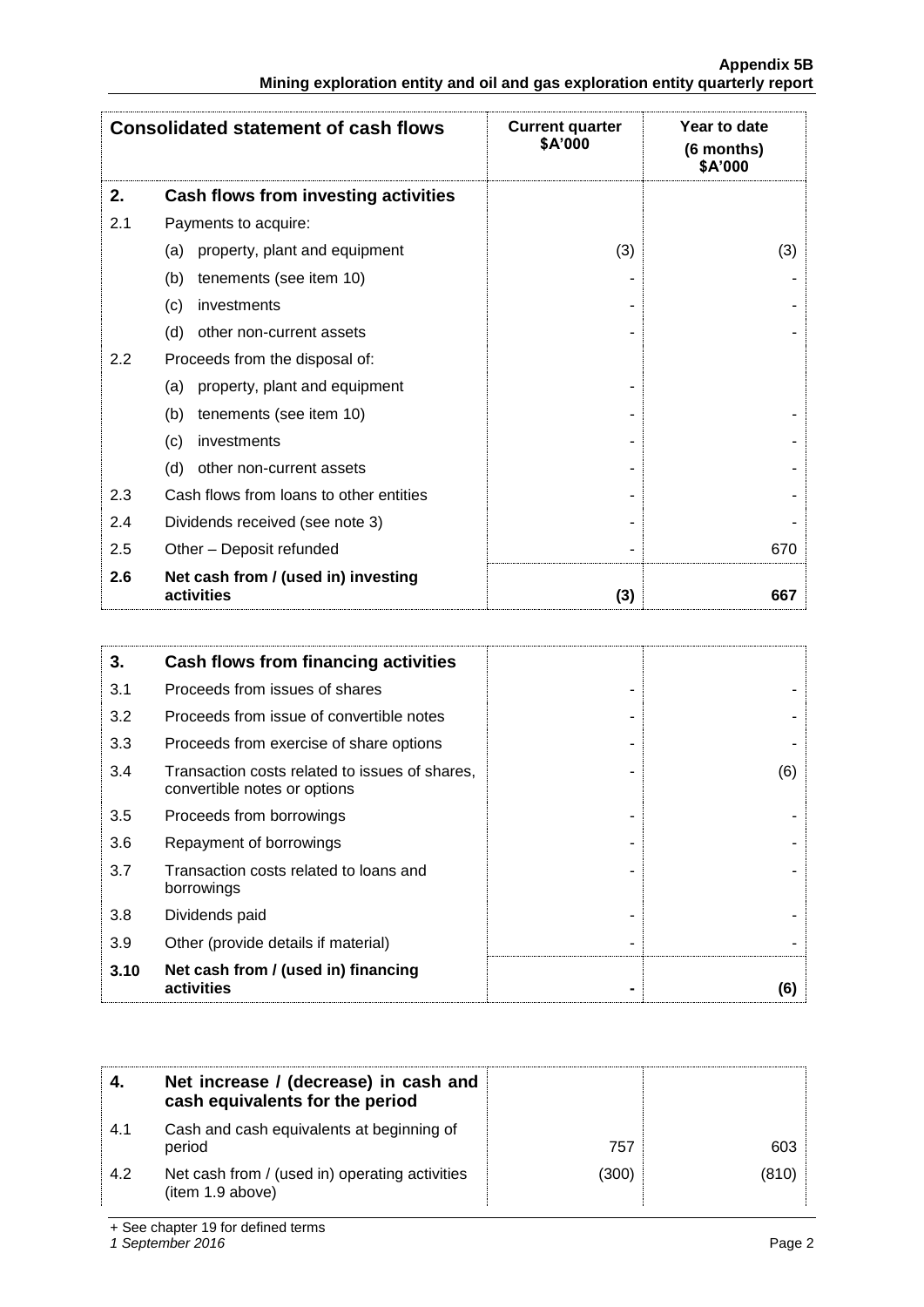|     | <b>Consolidated statement of cash flows</b>                        | <b>Current quarter</b><br>\$A'000 | Year to date<br>$(6$ months)<br>\$A'000 |
|-----|--------------------------------------------------------------------|-----------------------------------|-----------------------------------------|
| 4.3 | Net cash from / (used in) investing activities<br>(item 2.6 above) | (3)                               | 667                                     |
| 4.4 | Net cash from / (used in) financing activities<br>item 3.10 above) |                                   | (6)                                     |
| 4.5 | Effect of movement in exchange rates on<br>cash held               |                                   |                                         |
| 4.6 | Cash and cash equivalents at end of<br>period                      | 454                               |                                         |

| 5.  | Reconciliation of cash and cash<br>equivalents<br>at the end of the quarter (as shown in the<br>consolidated statement of cash flows) to the<br>related items in the accounts | <b>Current quarter</b><br>\$A'000 | <b>Previous quarter</b><br>\$A'000 |
|-----|-------------------------------------------------------------------------------------------------------------------------------------------------------------------------------|-----------------------------------|------------------------------------|
| 5.1 | <b>Bank balances</b>                                                                                                                                                          | 50                                | 157                                |
| 5.2 | Call deposits                                                                                                                                                                 | 404                               | 600                                |
| 5.3 | <b>Bank overdrafts</b>                                                                                                                                                        |                                   |                                    |
| 5.4 | Other                                                                                                                                                                         | -                                 |                                    |
| 5.5 | Cash and cash equivalents at end of<br>quarter (should equal item 4.6 above)                                                                                                  | 454                               | 757                                |

## **6.** Payments to directors of the entity and their associates

- 6.1 Aggregate amount of payments to these parties included in item 1.2
- 6.2 Aggregate amount of cash flow from loans to these parties included in item 2.3
- 6.3 Include below any explanation necessary to understand the transactions included in items 6.1 and 6.2

Payment for consulting services at commercial rates and reimbursement of travel expenses.

|      | Payments to related entities of the entity and their<br>associates | <b>Current quarter</b><br>\$A'000 |
|------|--------------------------------------------------------------------|-----------------------------------|
| -7.1 | Aggregate amount of payments to these parties included in item 1.2 |                                   |

- 7.2 Aggregate amount of cash flow from loans to these parties included in item 2.3
- 7.3 Include below any explanation necessary to understand the transactions included in items 7.1 and 7.2

N/A

| <b>Current quarter</b><br>\$A'000 |  |
|-----------------------------------|--|
| 59                                |  |
|                                   |  |
|                                   |  |

-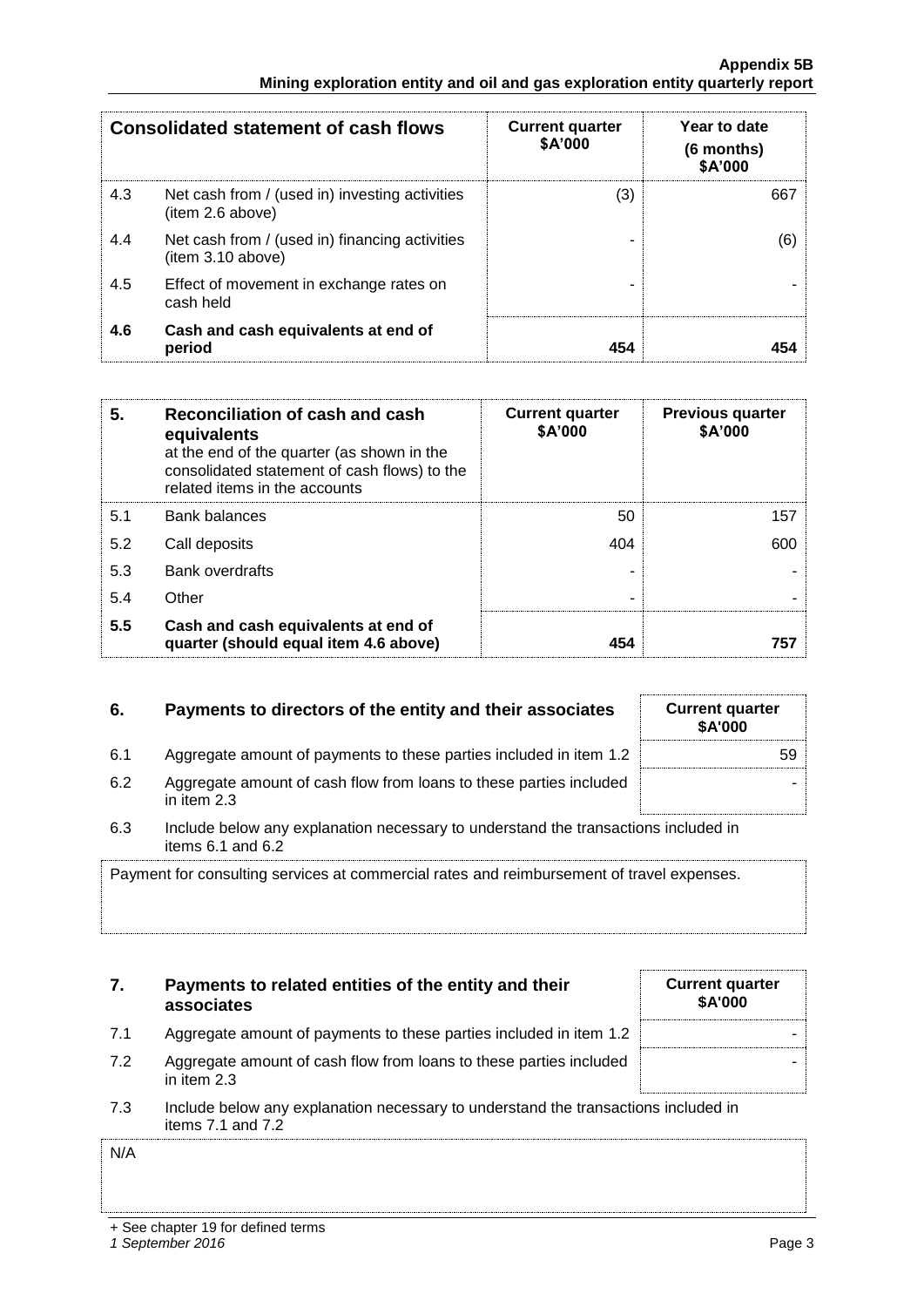| 8.                              | <b>Financing facilities available</b><br>Add notes as necessary for an<br>understanding of the position | <b>Total facility amount</b><br>at quarter end<br>\$A'000 | Amount drawn at<br>quarter end<br>\$A'000 |
|---------------------------------|---------------------------------------------------------------------------------------------------------|-----------------------------------------------------------|-------------------------------------------|
| .8.1                            | Loan facilities                                                                                         | -                                                         |                                           |
| 8.2                             | Credit standby arrangements                                                                             | -                                                         |                                           |
| 8.3                             | Other                                                                                                   | -                                                         |                                           |
| $\mathsf{R}$ $\mathsf{\Lambda}$ | Include below a description of each facility above including the lender interest rate and               |                                                           |                                           |

8.4 Include below a description of each facility above, including the lender, interest rate and whether it is secured or unsecured. If any additional facilities have been entered into or are proposed to be entered into after quarter end, include details of those facilities as well.

| 9.  | <b>Estimated cash outflows for next quarter</b> | \$A'000 |
|-----|-------------------------------------------------|---------|
| 9.1 | Exploration and evaluation                      | 70.     |
| 9.2 | Development                                     | 100     |
| 9.3 | Production                                      |         |
| 9.4 | Staff costs                                     | 25      |
| 9.5 | Administration and corporate costs              | 130     |
| 9.6 | Other (Provide details if material)             |         |
| 9.7 | <b>Total estimated cash outflows</b>            | 325     |

| 10.  | <b>Changes in</b><br>tenements<br>(items $2.1(b)$ and<br>$2.2(b)$ above)                             | Tenement reference and<br><b>location</b> | Nature of<br><b>interest</b> | Interest at<br>beginning<br>of quarter | <b>Interest</b><br>at end of<br>quarter |
|------|------------------------------------------------------------------------------------------------------|-------------------------------------------|------------------------------|----------------------------------------|-----------------------------------------|
| 10.1 | Interests in mining<br>tenements and<br>petroleum<br>tenements lapsed,<br>relinquished or<br>reduced | N/A                                       | N/A                          | N/A                                    | N/A                                     |
| 10.2 | Interests in mining<br>tenements and<br>petroleum<br>tenements acquired<br>or increased              | N/A                                       | N/A                          | N/A                                    | N/A                                     |